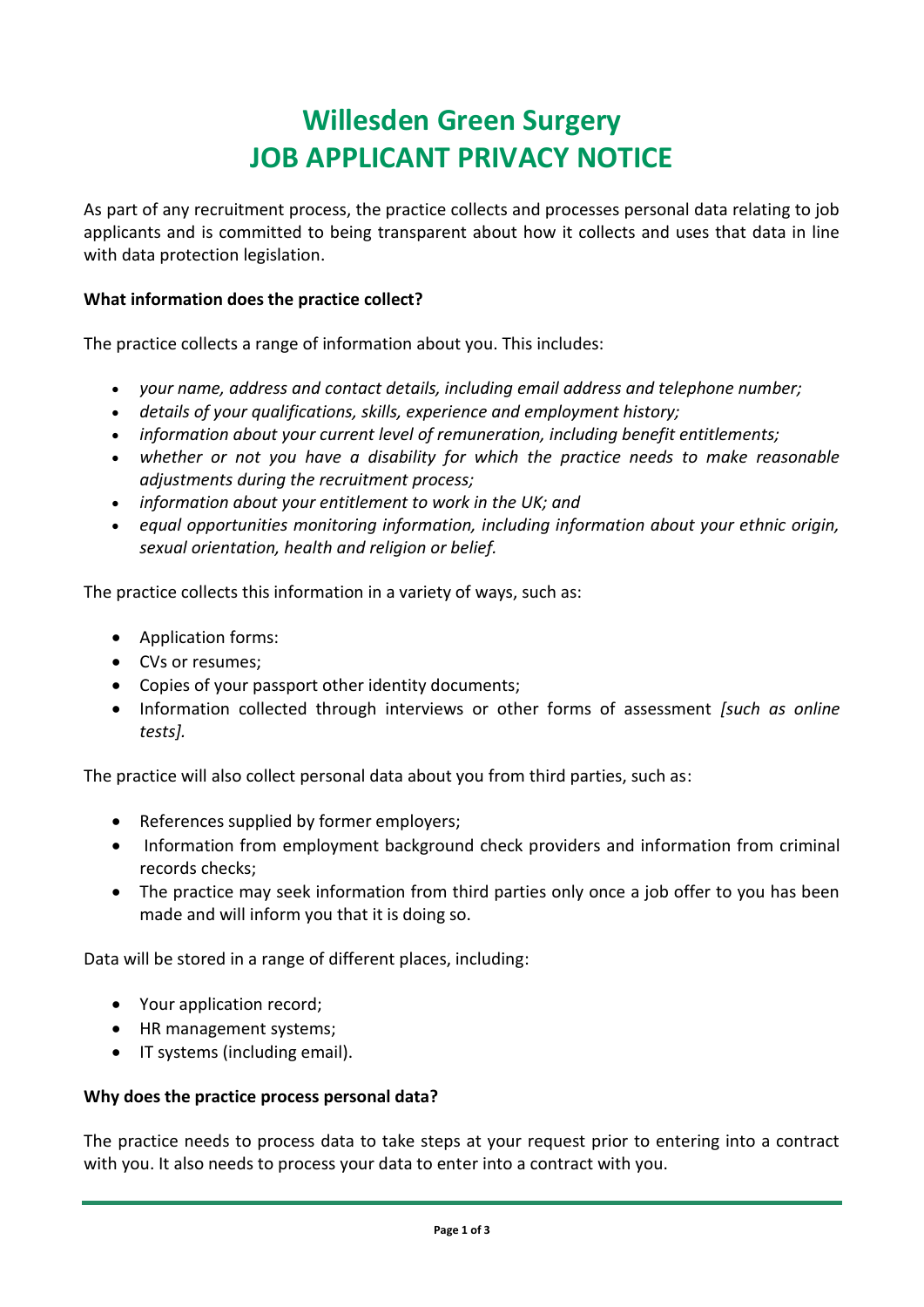The practice needs to process data to ensure that it complies with its legal obligations such as being required to check a successful applicant's eligibility to work in the UK before employment starts.

The practice has a legitimate interest in processing personal data during the recruitment process and for keeping records of the process. Processing data from job applicants allows the practice to:

- Manage the recruitment process;
- Assess and confirm a candidate's suitability for employment;
- Decide to whom to offer a job;
- Respond to and defend against legal claims.

Where the practice relies on legitimate interests as a reason for processing data, it will consider whether or not those interests are overridden by the rights and freedoms of applicants, employees or workers.

The practice will process health information if it needs to make reasonable adjustments to the recruitment process for candidates who have a disability. This is to carry out its obligations and exercise specific rights in relation to employment. Where the practice processes other special categories of data, such as information about ethnic origin, sexual orientation, health or religion or belief, this is for equal opportunities monitoring purposes.

The practice is obliged to seek information about criminal convictions and offences in line with NHS Employers guidelines on criminal records checks, which you can read at: [http://www.nhsemployers.org/your-workforce/recruit/employment-checks/criminal-record-check.](http://www.nhsemployers.org/your-workforce/recruit/employment-checks/criminal-record-check)

#### **Who has access to data?**

Your information will be shared internally for the purposes of the recruitment exercise. This includes:

- Interviewers involved in the recruitment process
- Managers in the area with a vacancy
- $\bullet$  IT staff

The practice will not share your data with third parties, unless your application for employment is successful and it makes you an offer of employment. The practice will then share your data with former employers to obtain references for you, employment background check providers to obtain necessary background checks and the Disclosure and Barring Service to obtain necessary criminal records checks.

The practice *will not* transfer your data outside the European Economic Area.

## **How does the practice protect data?**

The practice takes the security of your data seriously. Internal policies and controls are in place to ensure that your data is not lost, accidentally destroyed, misused or disclosed, and is not accessed except by our employees in the proper performance of their duties.